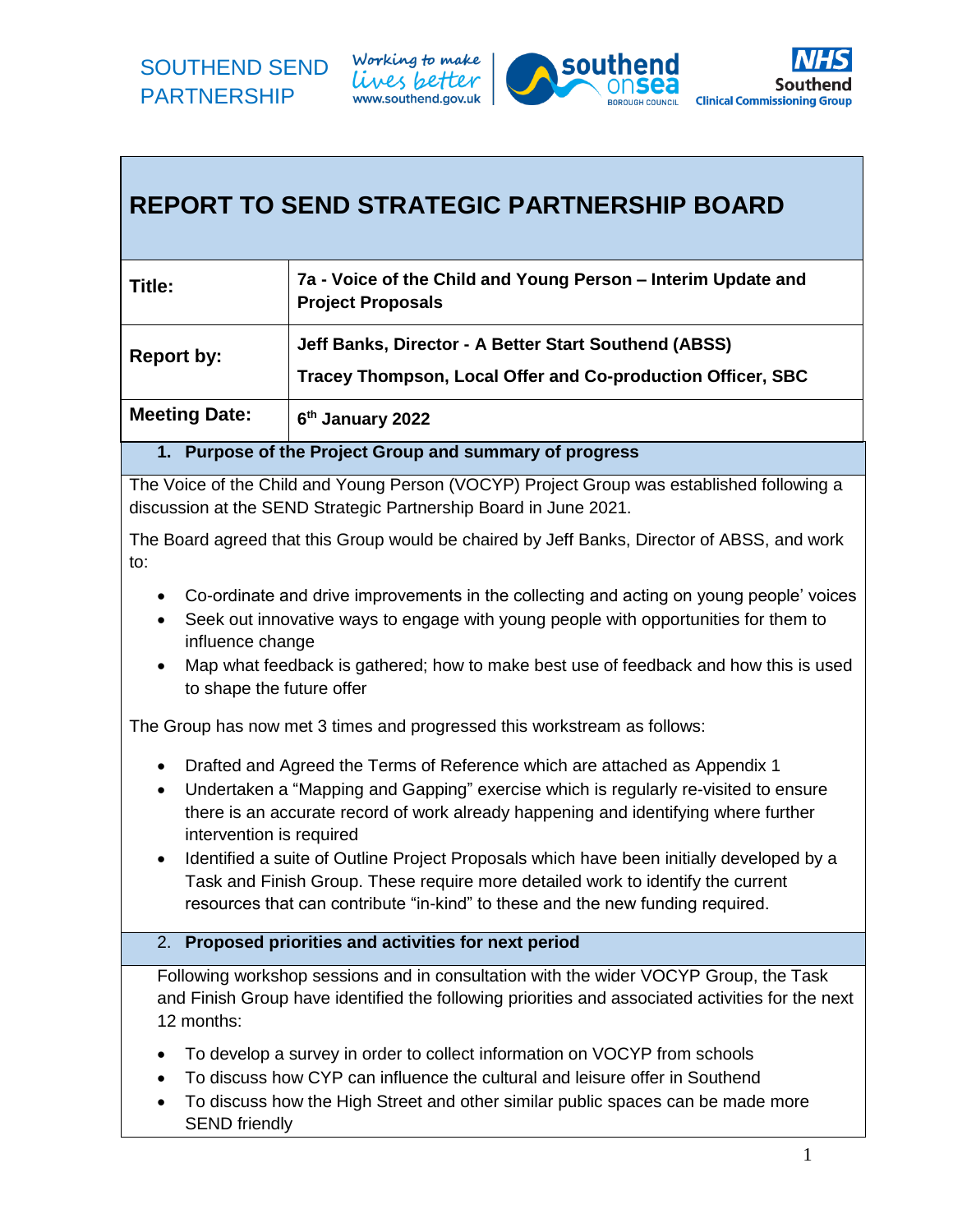



| $\bullet$                         | Full development and implementation of 6 Outline Project Proposals (see Appendices):                                                                                                                                                                                                                                                                                   |
|-----------------------------------|------------------------------------------------------------------------------------------------------------------------------------------------------------------------------------------------------------------------------------------------------------------------------------------------------------------------------------------------------------------------|
|                                   | > Project 1 - Models and approaches for involving CYP in SEND strategy,                                                                                                                                                                                                                                                                                                |
|                                   | governance and policy formation.                                                                                                                                                                                                                                                                                                                                       |
|                                   | $\triangleright$ Project 2 - Exploration of creative approaches for engaging with higher needs                                                                                                                                                                                                                                                                         |
|                                   | and non-verbal CYP, including working with Southend's arts/creative community.                                                                                                                                                                                                                                                                                         |
|                                   | > Project 3 - Collating and sharing best practice in engaging CYP in in individual                                                                                                                                                                                                                                                                                     |
|                                   | reviews and assessments, etc.                                                                                                                                                                                                                                                                                                                                          |
|                                   | ▶ Project 4 - CYP working to raise awareness of SEND issues e.g. public                                                                                                                                                                                                                                                                                                |
|                                   | information campaign                                                                                                                                                                                                                                                                                                                                                   |
|                                   | > Project 5 - Developing opportunities for employment and supported employment                                                                                                                                                                                                                                                                                         |
|                                   | of CYP in the SEND sector                                                                                                                                                                                                                                                                                                                                              |
|                                   | $\triangleright$ Project 6 - Supporting access to services by CYP with physical and sensory<br>disabilities (i.e. not learning disabilities/difficulties) recognising their needs are                                                                                                                                                                                  |
|                                   | different and may not be captured in broader LD work/initiatives.                                                                                                                                                                                                                                                                                                      |
|                                   |                                                                                                                                                                                                                                                                                                                                                                        |
|                                   |                                                                                                                                                                                                                                                                                                                                                                        |
| 3. Resources                      |                                                                                                                                                                                                                                                                                                                                                                        |
| Board in March 2022.<br>$\bullet$ | An initial analysis of the resources required to undertake this work effectively has been<br>conducted and these are summarized below. Please note further work to confirm the likely<br>costs required for the VOCYP workstream is on-going and will be finalised in a report to this<br>1 f/t/e VOCYP Project Manager - estimated at the starting spine point of SBC |
| $\bullet$                         | Level 8 to give a rough guide, although a full job evaluation will be required to<br>confirm the final costs. This equates to £32,234 excluding on-costs.<br>An operational budget of £24,900                                                                                                                                                                          |
| $\bullet$                         | The appointment of a SEND Engagement Facilitator/s 1.0 f/t/e - estimated at the<br>starting spine point of SBC Grade 7 to give a rough guide, although a full job<br>evaluation will be required to confirm the final costs. This equates to £26,511<br>excluding on-costs                                                                                             |
|                                   | Approve the Project Proposals and associated funds - see Appendices                                                                                                                                                                                                                                                                                                    |
| 4.                                | Recommendations/Discussion/Decisions required from Partnership Board                                                                                                                                                                                                                                                                                                   |
|                                   | The Partnership Board are asked to:                                                                                                                                                                                                                                                                                                                                    |
| $\bullet$                         | Note and Ratify the Terms of Reference - Appendix 1                                                                                                                                                                                                                                                                                                                    |
| $\bullet$                         | Note the proposed priorities and activities for the next 12 months detailed in<br>Section 2                                                                                                                                                                                                                                                                            |
|                                   | Approve the Outline Project Proposals and associated resource allocation in<br>principle, subject to further project development - see Appendices                                                                                                                                                                                                                      |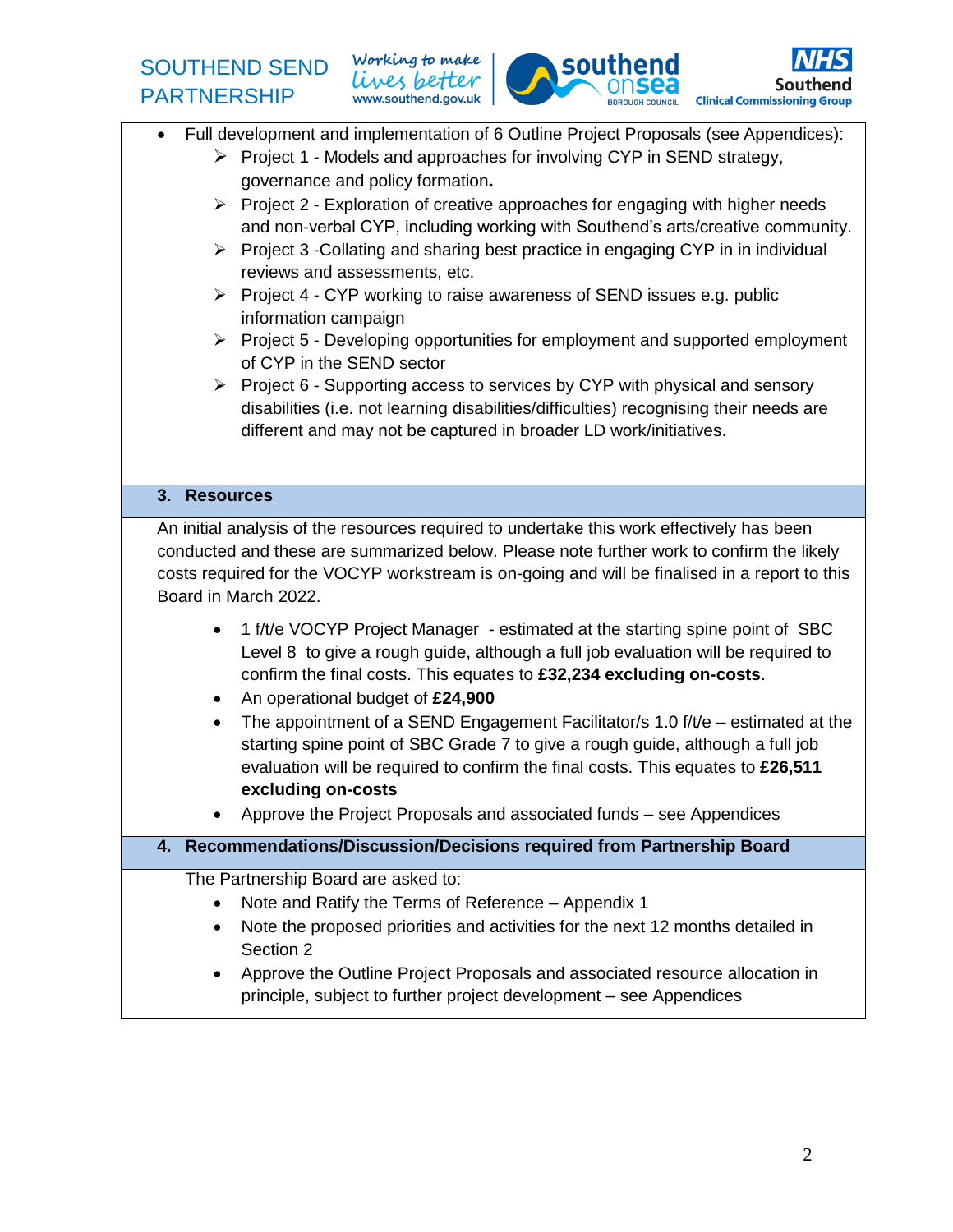Working to make lives better www.southend.gov.uk



**Appendix 1**

# **Voice of the Child and Young Person Project Group Terms of Reference**

## **Purpose**

The Voice of the Child and Young Person (VoCYP) Project Group has been established to:

- $\triangleright$  Hear the views and opinions of children and young people and ensure they are involved in designing and steering the services which they receive.
- $\triangleright$  Bring together services that support children and young people, especially, but not exclusively, those with SEND.
- $\triangleright$  Gather information on current provision and identify any gaps.
- $\triangleright$  Develop and commission projects which test new ways to listen to the voices of children and young people.
- ▶ Report directly to the SEND Strategic Partnership Board (SSSPB) to ensure action is taken on issues raised.

## **Membership**

The membership of the Project Group *will not* be fixed but will include representatives from the following:

- $\triangleright$  A Better Start Southend
- $\triangleright$  South and Mid Essex CCG
- $\triangleright$  SENDIASS
- ▶ Southend SEND Independent Forum
- $\triangleright$  Childrens Services including the Children with Disabilities team and Youth Engagement team- SBC
- $\triangleright$  Access and Inclusion Team SBC
- $\triangleright$  SEN Team including the Local Offer -SBC
- $\triangleright$  First Contact Team SBC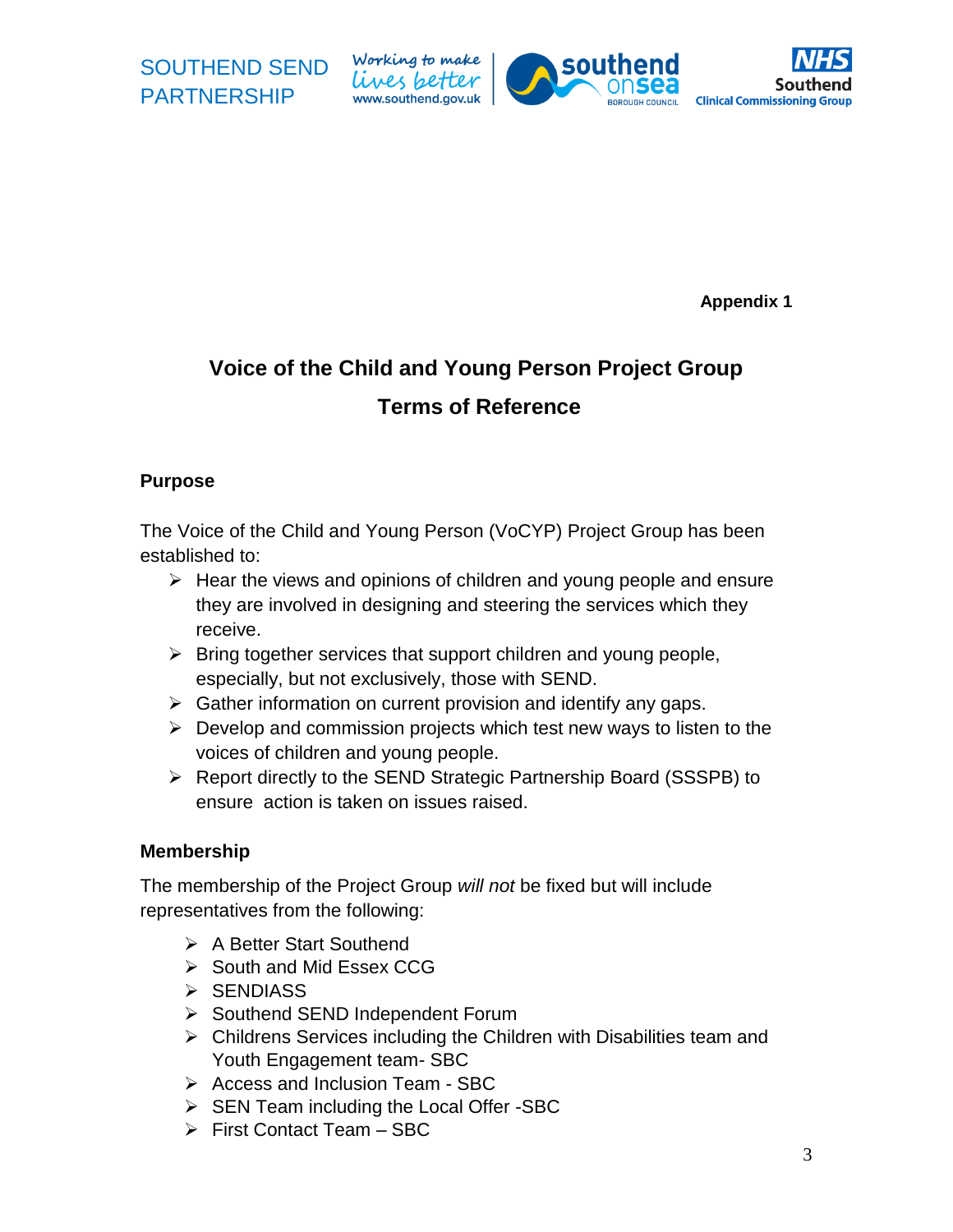Working to make lives better www.southend.gov.uk



- $\triangleright$  School Nursing Team SBC
- $\triangleright$  Health Visiting Team SBC
- Educational Psychology Service -SBC
- $\triangleright$  School SENCO Advisory Team SBC
- $\triangleright$  Southend Virtual School SBC
- $\triangleright$  Connexions Service SBC
- $\triangleright$  Co-Production Champion SBC
- $\triangleright$  FE Sector
- $\triangleright$  Special Schools
- Little Heroes
- $\triangleright$  Trust Links
- **▶ YMCA Southend**

The Chair of the Project Group will be the Director of A Better Start Southend with support from the Council's Local Offer Team.

Additional members will be added with the approval of the membership.

Over time, the aspiration is for a number of children and young people to become members, in order to provide scrutiny and challenge on behalf of themselves and their peers.

## **Meetings**

These will be held at 6 weekly intervals and in synch with the SSSPB so that timely reports can be made.

Initially, they will be held virtually.

## **Work Programme**

Future Actions and Agenda Items in line with the purpose of the Group, will be agreed at the previous meeting.

Where necessary, small Task and Finish Groups will be set up to work outside of the main Project Group. These will report back to the main Project Group.

Minutes will be taken of all meetings and distributed within 10 working days.

This is not a public meeting and notes of the meeting will not be published outside of the membership However, any reports or notes presented to the SSSPB as part of their Agendas' will be published on the Council's Democratic Services site.

All members of the Group are required to complete any actions assigned to them.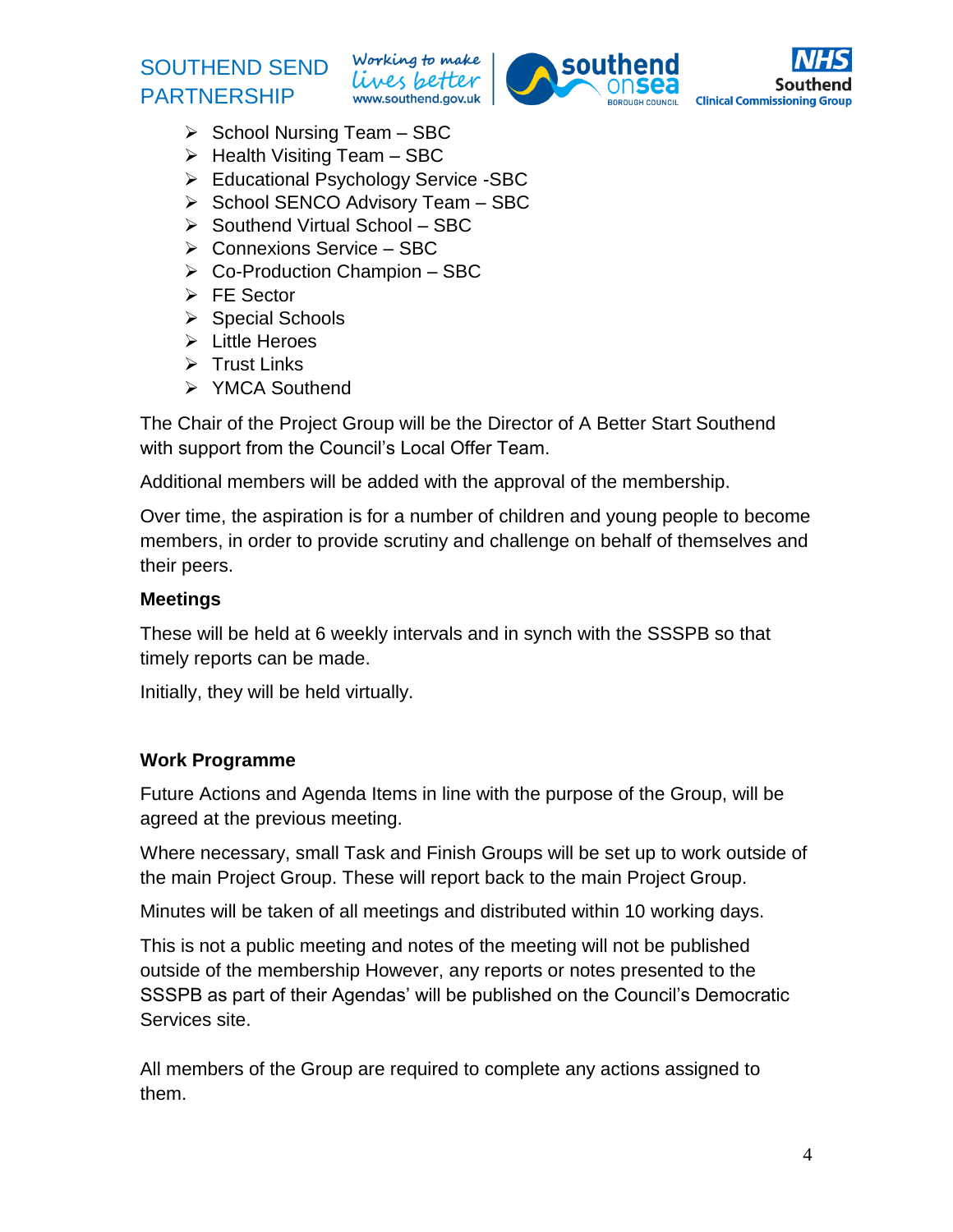

#### **VOICE OF THE CHILD & YOUNG PERSON PROJECT GROUP**

#### **Project Proposal Form**

|  |  | <b>Project Title:</b> |  |
|--|--|-----------------------|--|
|--|--|-----------------------|--|

1. Models and approaches for involving CYP in SEND strategy, governance and policy formation

**Project Objectives:-(what are you going to do?)**

- 1. Ensure CYP voice is heard and used to influence decision making within SEND strategy, governance and policy formation
- 2. Ensure SEND governance is transparent and continually reviewed
- 3. To advise on engagement methods and best practice and produce E&P plan - Ensuring engagement practices are accessible, transparent and ongoing.
- 4. Assist in enabling transparent means of two-way communication
- 5. Advise on self-evaluation of E&P practices, explore roles and responsibilities of engagement

**Project Scope:- (how are you going to do it?)**

- Utilise existing stakeholder mapping and identify new stakeholders to connect CYP & Families with Council teams / groups, etc.
- Ensure representative CYP contribute to the SEND Strategic Partnership Board by either (i) representative CYP's being supported to attend meetings or (ii) establishing regular engagement sessions where Board members meet and work with CYP's.
- Explore training opportunities to upskill staff
- Identify creative opportunities to inform change and influence decision making e.g. through direct conversations with relevant council staff, creating and presenting video blogs, story boards, etc.

**Who will be leading the project:- (who is taking overall responsibility for it?)**

| <b>WILD WILL be leading the project.</b> (WILD is taking overall responsibility for it?) |                                           |             |                     |  |
|------------------------------------------------------------------------------------------|-------------------------------------------|-------------|---------------------|--|
| <b>Name</b>                                                                              | <b>Role</b>                               |             | <b>Organisation</b> |  |
| Youth Participation Team<br>(Kelly Marks / Lucy Bissell)                                 | Engagement support                        |             | <b>SBC</b>          |  |
| Parent/careers                                                                           | Supporting participation of<br><b>CYP</b> |             |                     |  |
| <b>SEND Engagement</b><br>Facilitator/s                                                  | Supporting delivery                       |             | <b>TBC</b>          |  |
| <b>Resources required - Financial</b>                                                    |                                           |             |                     |  |
| <b>Item</b>                                                                              |                                           | <b>Cost</b> |                     |  |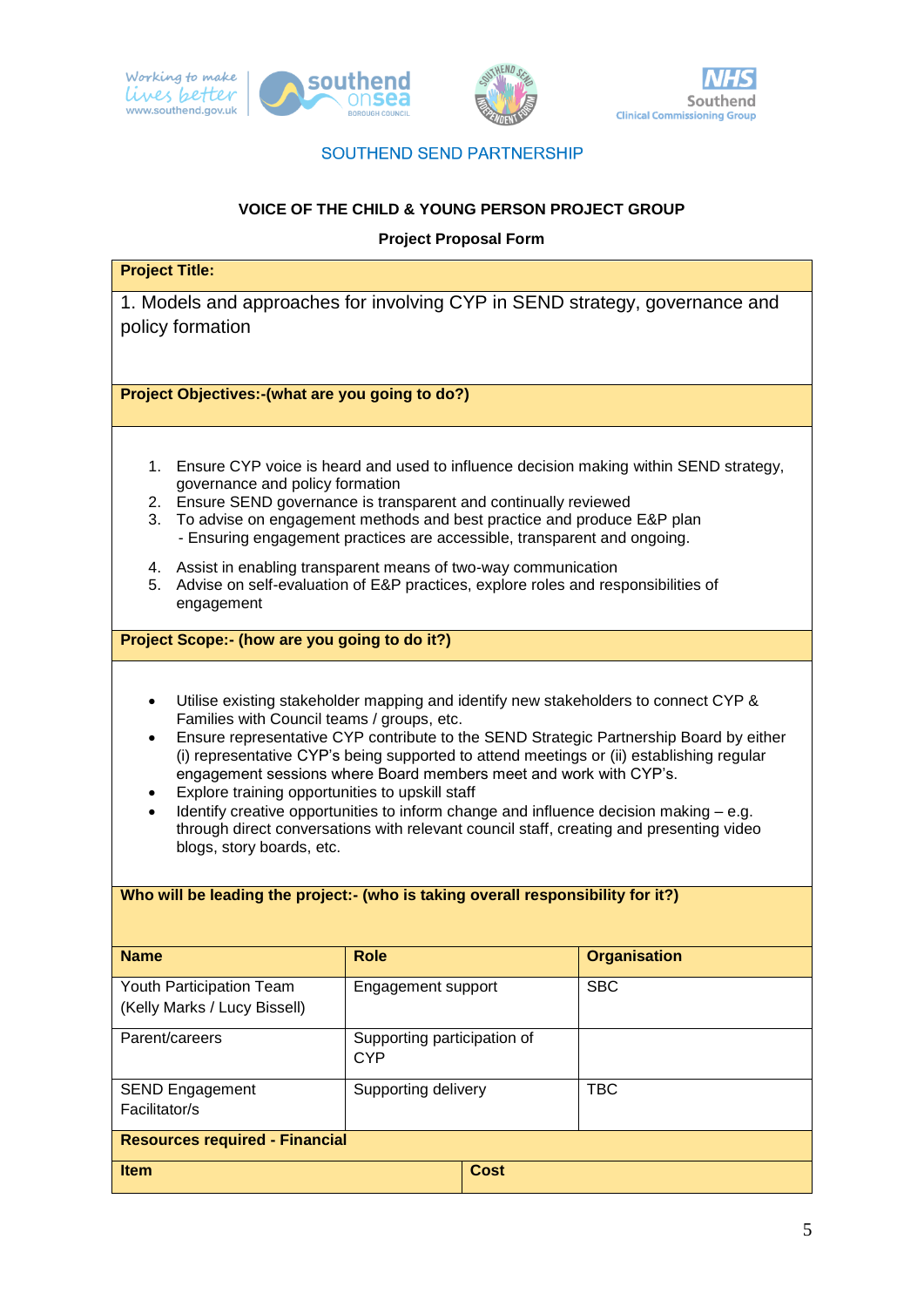





| Resources and materials                                          | £500                                                                                                 |  |
|------------------------------------------------------------------|------------------------------------------------------------------------------------------------------|--|
| <b>SEND Engagement Facilitator/s</b>                             | $0.2$ f/t/e £TBC                                                                                     |  |
|                                                                  | <b>Total excluding staff member - £500</b>                                                           |  |
| <b>Resources required - Other</b>                                |                                                                                                      |  |
| <b>What/Who</b>                                                  | <b>Commitment/Input</b>                                                                              |  |
| Staff time                                                       | Meeting and working with CYP as part of the<br>governance of the SEND Strategic Partnership<br>Board |  |
| Venues and accommodation                                         | Provided by SBC and/or partners e.g. Family<br>Centres, etc.                                         |  |
| Parent/careers                                                   | Supporting participation of CYP                                                                      |  |
| Outcomes - (what do you want to test/change through the project) |                                                                                                      |  |
|                                                                  |                                                                                                      |  |

The SEND Strategic Partnership Board will feel engaged and connected with CYP and have greater understanding of their needs, aspirations and ambitions

CYP will consider they know the staff and system leaders responsible for supporting SEND CYP and can influence and contribute to decision making.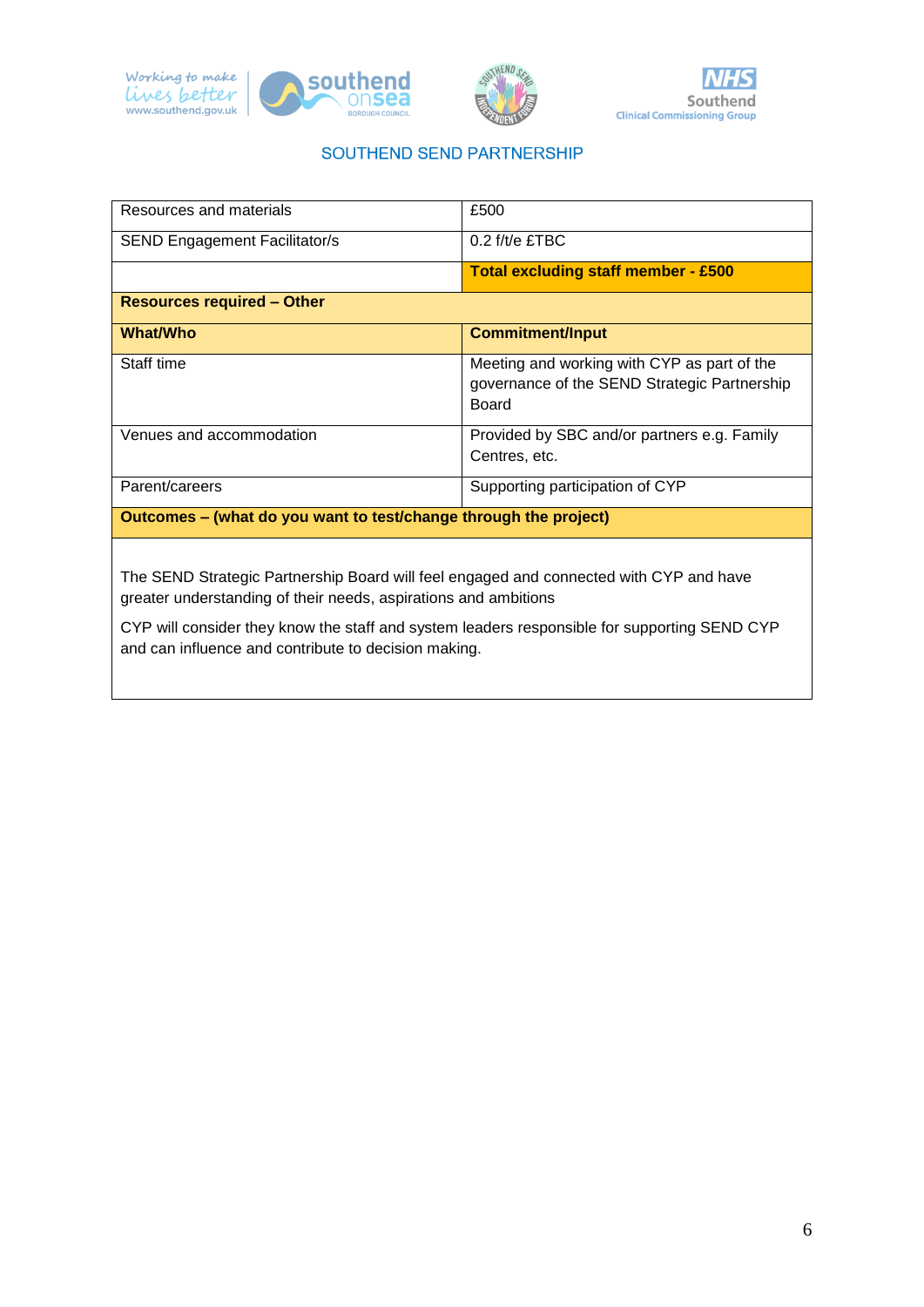

## **VOICE OF THE CHILD & YOUNG PERSON PROJECT GROUP**

#### **Project Proposal Form**

## **Project Title:**

2. Exploration of creative approaches for engaging with higher needs and nonverbal CYP, including working with Southend's arts/creative community

**Project Objectives:-(what are you going to do?)**

- 1. Demonstrate the SEND Strategic Partnership Board is committed to exploring innovation in developing new creative approached to engage with CYP, particularly those for who traditional meetings or engagement forums may be unsuitable
- 2. Ensure the Partnership Board is hearing the voices of CYP with higher level needs and those who are nonverbal, etc.
- 3. Support the engagement of a wider range of experts in SEND Voice work, including creative artists, workshop leaders, digital media experts, etc.
- 4. Learn form the exploration of innovative new approaches and share practice with the wider SEND Community
- 5. Ensure that work is fun, creative and engaging.

#### **Project Scope:- (how are you going to do it?)**

- 1. Create a fund for local organisations/schools/colleges to develop pilot projects with Southend Arts and Creative community such as Metal, Focal Point Gallery, Southend Arts Council, etc.
- 2. Develop access routes to existing creative projects for those CYP who cannot take part without support e.g. 99 by 19
- 3. Design and create a range of engagement tools focused at CYP's peers using nonverbal, visual methods, etc.
- 4. Work with specialist agencies/teams to identify models of good practice from other areas.

| Who will be leading the project: - (who is taking overall responsibility for it?) |                                                                                                                                                                                      |                                                                                                    |  |
|-----------------------------------------------------------------------------------|--------------------------------------------------------------------------------------------------------------------------------------------------------------------------------------|----------------------------------------------------------------------------------------------------|--|
| <b>Name</b>                                                                       | <b>Role</b>                                                                                                                                                                          | <b>Organisation</b>                                                                                |  |
| <b>TBC</b>                                                                        | Promoting and managing the<br>fund on behalf of the SEND<br>Strategic Partnership Board,<br>receiving applications,<br>supporting with project<br>development, safeguarding,<br>etc. | An individual or agency<br>experienced in the field of<br>disability or community arts<br>practice |  |
| <b>SEND Team</b>                                                                  | <b>SEND Engagement</b><br>Facilitator/ss                                                                                                                                             | <b>SBC</b>                                                                                         |  |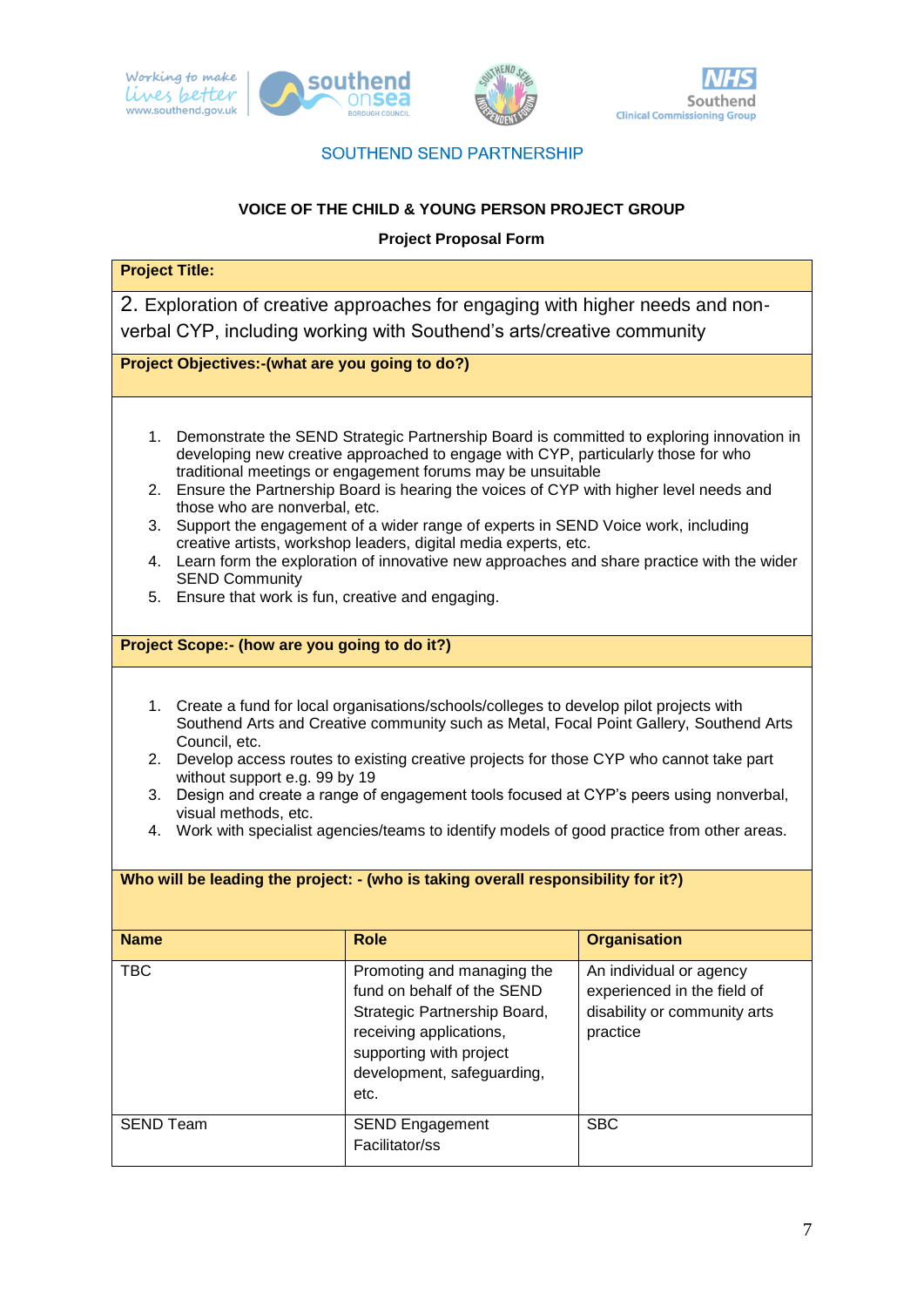



| <b>SEND Engagement</b><br>Facilitator/s               | Supporting delivery                |                                                                                                             | <b>TBC</b>                                    |
|-------------------------------------------------------|------------------------------------|-------------------------------------------------------------------------------------------------------------|-----------------------------------------------|
| Parent/careers                                        | Supporting participation of<br>CYP |                                                                                                             |                                               |
| <b>Resources required - Financial</b>                 |                                    |                                                                                                             |                                               |
| <b>Item</b>                                           |                                    | Cost                                                                                                        |                                               |
| <b>SEND Creative Engagement Fund</b>                  |                                    | £10,000                                                                                                     |                                               |
| Resources and materials                               |                                    | £500                                                                                                        |                                               |
| <b>SEND Engagement Facilitator/ss</b>                 |                                    | $0.2$ f/t/e £TBC                                                                                            |                                               |
|                                                       |                                    |                                                                                                             | <b>Total excluding staff member - £10,500</b> |
| <b>Resources required - Other</b>                     |                                    |                                                                                                             |                                               |
| <b>What/Who</b>                                       |                                    | <b>Commitment/Input</b>                                                                                     |                                               |
| Staff time                                            |                                    | Meeting and working with CYP as part of the<br>governance of the SEND Strategic Partnership<br><b>Board</b> |                                               |
| Venues and accommodation                              |                                    | Centres, etc.                                                                                               | Provided by SBC and/or partners e.g. Family   |
| Parent/careers                                        |                                    |                                                                                                             | Supporting participation of CYP               |
| $\sum_{n=1}^{\infty}$<br>According to the first state | والمتلوخ القرور فالمتلف والمتناور  | Alexandra de la manda de V                                                                                  |                                               |

**Outcomes – (what do you want to test/change through the project)**

There will be arrange of creative opportunities for CYP with higher needs and non-verbal CYP, tyo engage in activities where they can express their hopes, dreams and ambitions.

The SEND Strategic Partnership Board will consider that CYP with higher needs and non-verbal CYP are informing and influencing the work of the Partnership Board.

The wider SEND community will learn about new creative approaches to engaging CYP with higher needs and non-verbal CYP in strategy and policy formation.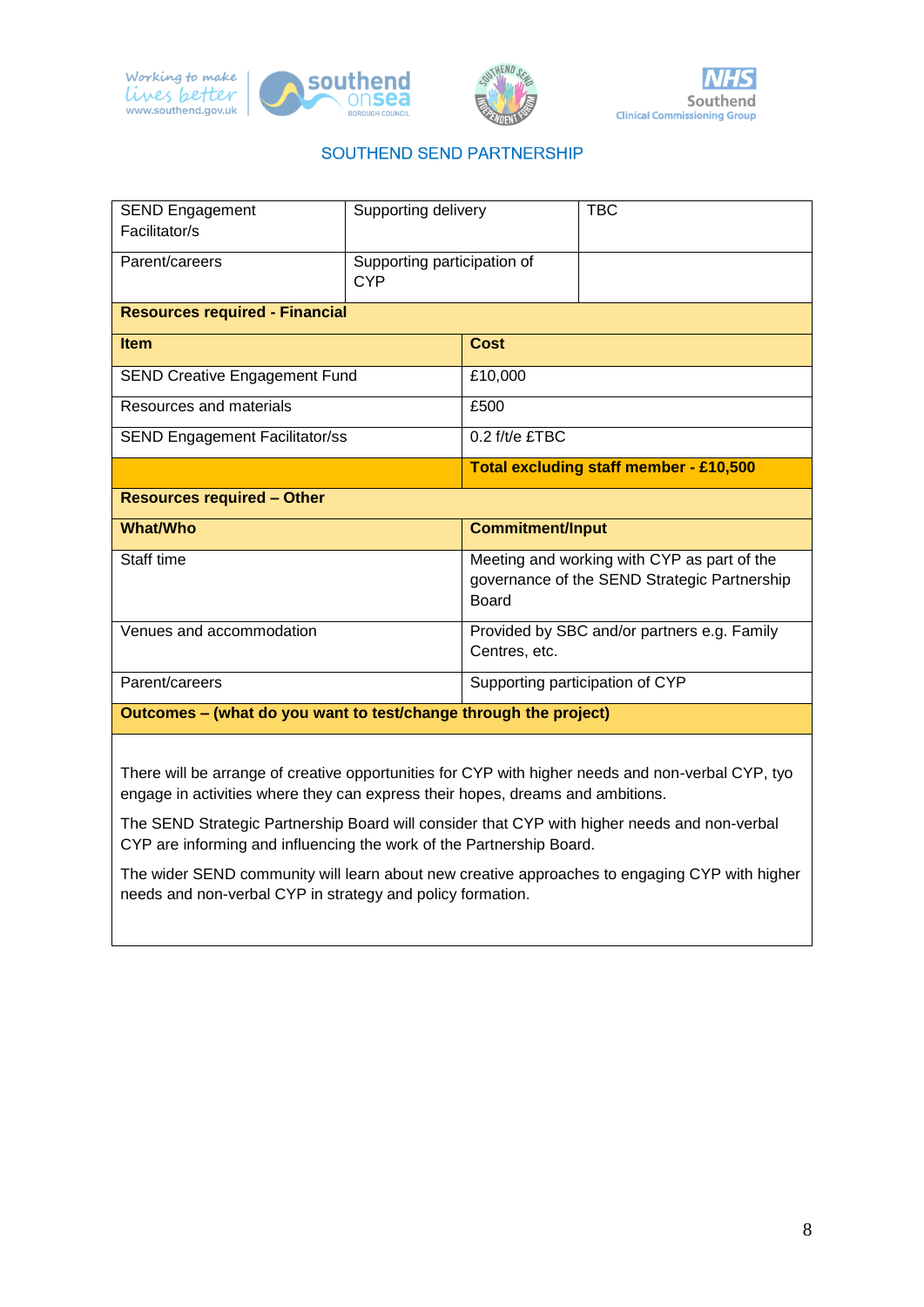

#### **VOICE OF THE CHILD & YOUNG PERSON PROJECT GROUP**

#### **Project Proposal Form**

#### **Project Title:**

3. Collating and sharing best practice in engaging CYP in individual reviews and assessments, etc.

**Project Objectives:-(what are you going to do?)**

- 1. Mapping has identified a wealth of experience and expertise amongst individual staff and teams, in ensuring that CYP are actively engaged and involved in EHCP's, Annual Reviews and Assessments, etc.
- 2. The objective of this project is to create a range of 'skills sharing' opportunities where individual staff and teams can share best practice.
- **3.** This will ensure that where knowledge, expertise and effective solution and approaches have been developed in one service area, these are shared and made available to individuals and teams working in other service areas.

#### **Project Scope:- (how are you going to do it?)**

- 1. A communications campaign with services, settings and families, to highlight examples of good practice. This might include:
	- $\circ$  Using an anonymised video of best practice of a child sharing their views (with consent of staff and parents)
	- o Videos (Tik Toks)
	- o Pictures, photography, drawings, or collage work
	- o Dance, music or singing/rapping
	- o Texts, PECs, Makaton,
	- o One page profiles, story boards, etc.
- 2. Develop a series of open skills exchange workshops open to all staff working in or associated with SEND CYP.
- 3. Some targeted events e/g/ Early Years and School Age Workshop
- 4. Identification of expert speakers or teams from outside of S'end who are doing interesting innovative work
- 5. Exploration of links to work being done to create an Annual Review Guide for young people, by young people – led by LO Team, individual pupils and the SEND Youth Forum

#### **Who will be leading the project:- (who is taking overall responsibility for it?)**

| <b>Name</b>                             | <b>Role</b>              | <b>Organisation</b> |
|-----------------------------------------|--------------------------|---------------------|
| Maria Clarke                            | <b>EHCP Co Ordinator</b> | SBC - SEND Team     |
| Mollie Short                            | EY SEND Support Worker   | SBC - SEND Team     |
| <b>SEND Engagement</b><br>Facilitator/s | Supporting delivery      | TBC.                |
| <b>Resources required - Financial</b>   |                          |                     |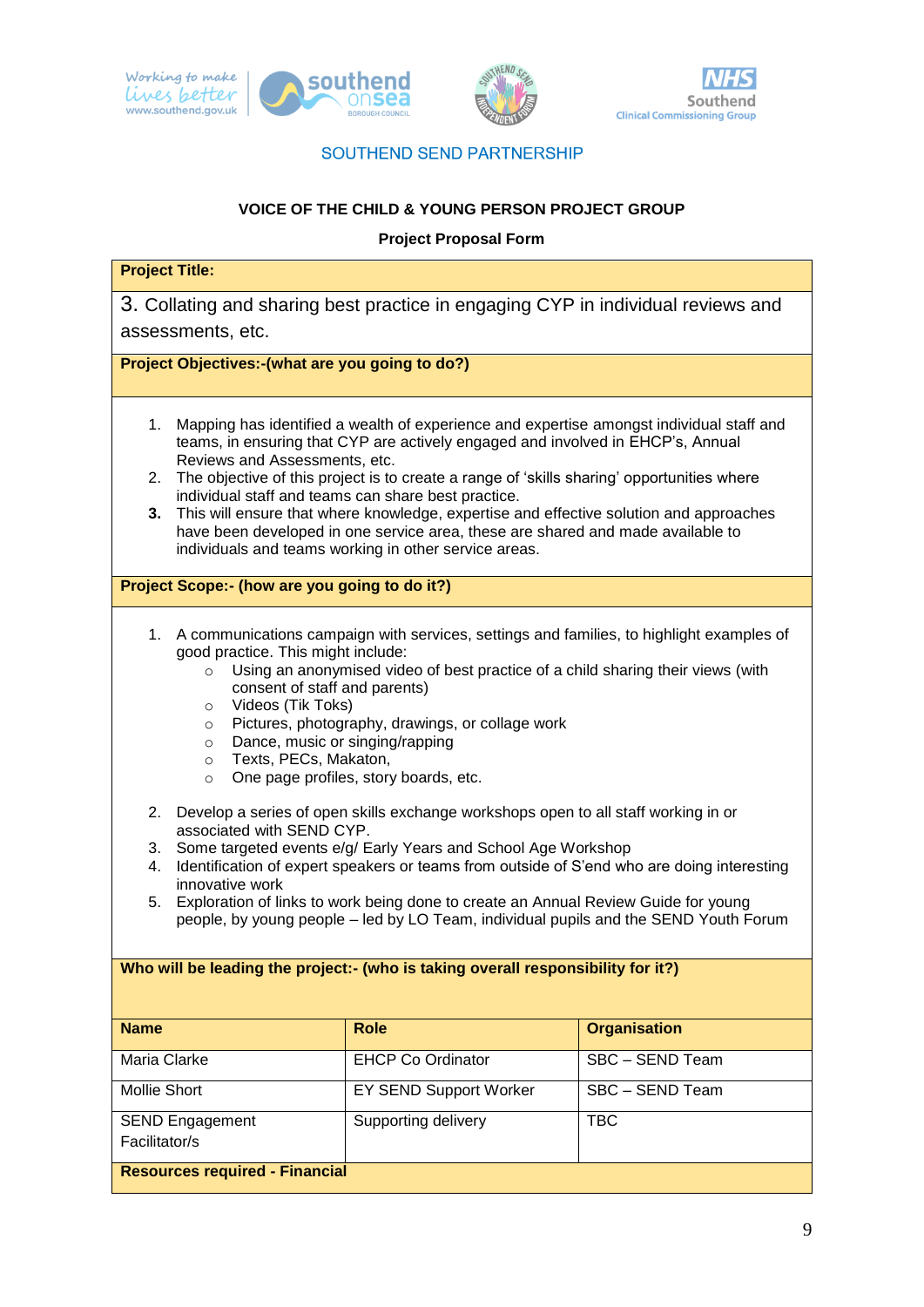







| <b>Item</b>                                                      | Cost                                                                                                 |  |
|------------------------------------------------------------------|------------------------------------------------------------------------------------------------------|--|
| Resources and materials                                          | £500                                                                                                 |  |
| <b>SEND Engagement Facilitator/s</b>                             | $0.2$ f/t/e £TBC                                                                                     |  |
| Speakers / workshop leaders                                      | £1,000 p/a                                                                                           |  |
|                                                                  | <b>Total excluding staff member - £1,500</b>                                                         |  |
| <b>Resources required - Other</b>                                |                                                                                                      |  |
| <b>What/Who</b>                                                  | <b>Commitment/Input</b>                                                                              |  |
| Staff time                                                       | Meeting and working with CYP as part of the<br>governance of the SEND Strategic Partnership<br>Board |  |
| Venues and accommodation                                         | Provided by SBC and/or partners e.g. Family<br>Centres, etc.                                         |  |
| Parent/careers                                                   | Supporting participation of CYP                                                                      |  |
| Outcomes – (what do you want to test/change through the project) |                                                                                                      |  |

We want to ensure the CYP voices, aspirations and outcomes are heard and embedded in all decision making.

We want to inspire health, education and social care settings and services to find and create innovative ways to do this.

Knowing they can have a creative license with the questions and adapting them to be accessible, suitable and age appropriate to each individual CYP.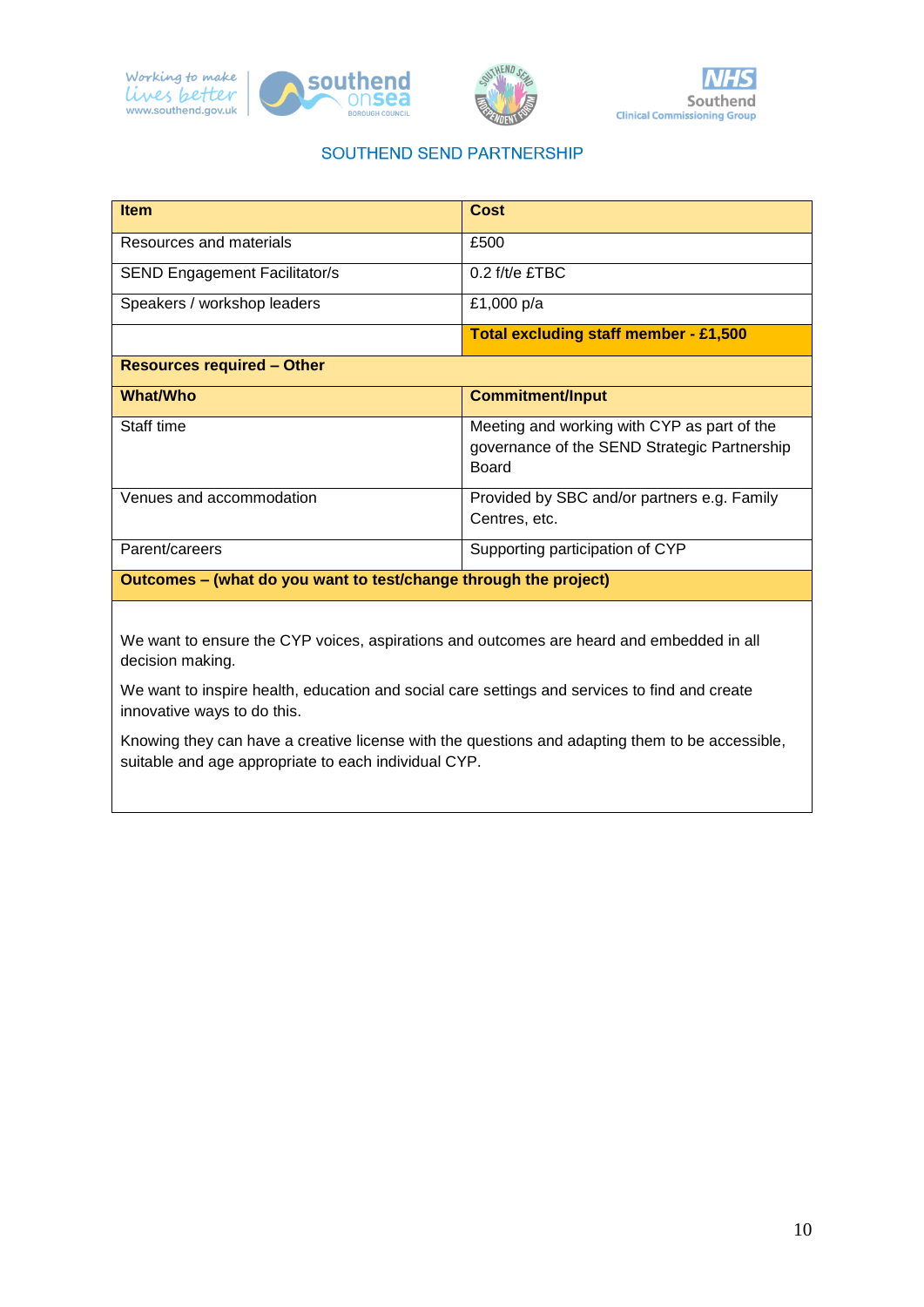

## **VOICE OF THE CHILD & YOUNG PERSON PROJECT GROUP**

#### **Project Proposal Form**

## **Project Title:**

4. CYP working to raise awareness of SEND issues e.g. public information campaign

## **Project Objectives:-(what are you going to do?)**

- 1. To provide CYP with opportunities to design and lead a public communications campaign, raising awareness of the experiences of SEND CYP in the community.
- 2. To develop community awareness, tolerance and understanding.
- 3. To ensure children and families feel comfortable and welcomed withing a range of community settings in and around S'end.
- 4. To stimulate the owners or operators of community settings, public spaces or commercial premises, to consider the needs of families with a SEND child in the design and operation of their facilities.
- 5. To promote equality of opportunity and raise awareness

#### **Project Scope:- (how are you going to do it?)**

- 1. Recruit and bring together a group of CYP's to design a public communications campaign
- 2. Commission a participatory arts or media organisation to support and facilitate the CYP with delivering the campaign they have designed
- 3. To run the campaign over and evaluate the outcomes
- 4. To share learning with the wider partnership and stakeholder network

**Who will be leading the project:- (who is taking overall responsibility for it?)**

**5.** The project will link with existing initiatives e.g. the SEND Youth Forum's work developing and presenting a "training" programme for their mainstream peers, teachers and other professionals.

| <b>Name</b>                              | <b>Role</b>                                                                         |      | <b>Organisation</b> |
|------------------------------------------|-------------------------------------------------------------------------------------|------|---------------------|
| A team of CYP                            | Leading the design                                                                  |      |                     |
| Parent/careers                           | Supporting participation of<br><b>CYP</b>                                           |      |                     |
| <b>SEND Engagement</b><br>Facilitator/s  | Supporting delivery                                                                 |      | <b>TBC</b>          |
| A creative arts or media<br>agency/group | Facilitating the process and<br>providing technical advice,<br>support and training |      | <b>TBC</b>          |
| <b>Resources required - Financial</b>    |                                                                                     |      |                     |
| <b>Item</b>                              |                                                                                     | Cost |                     |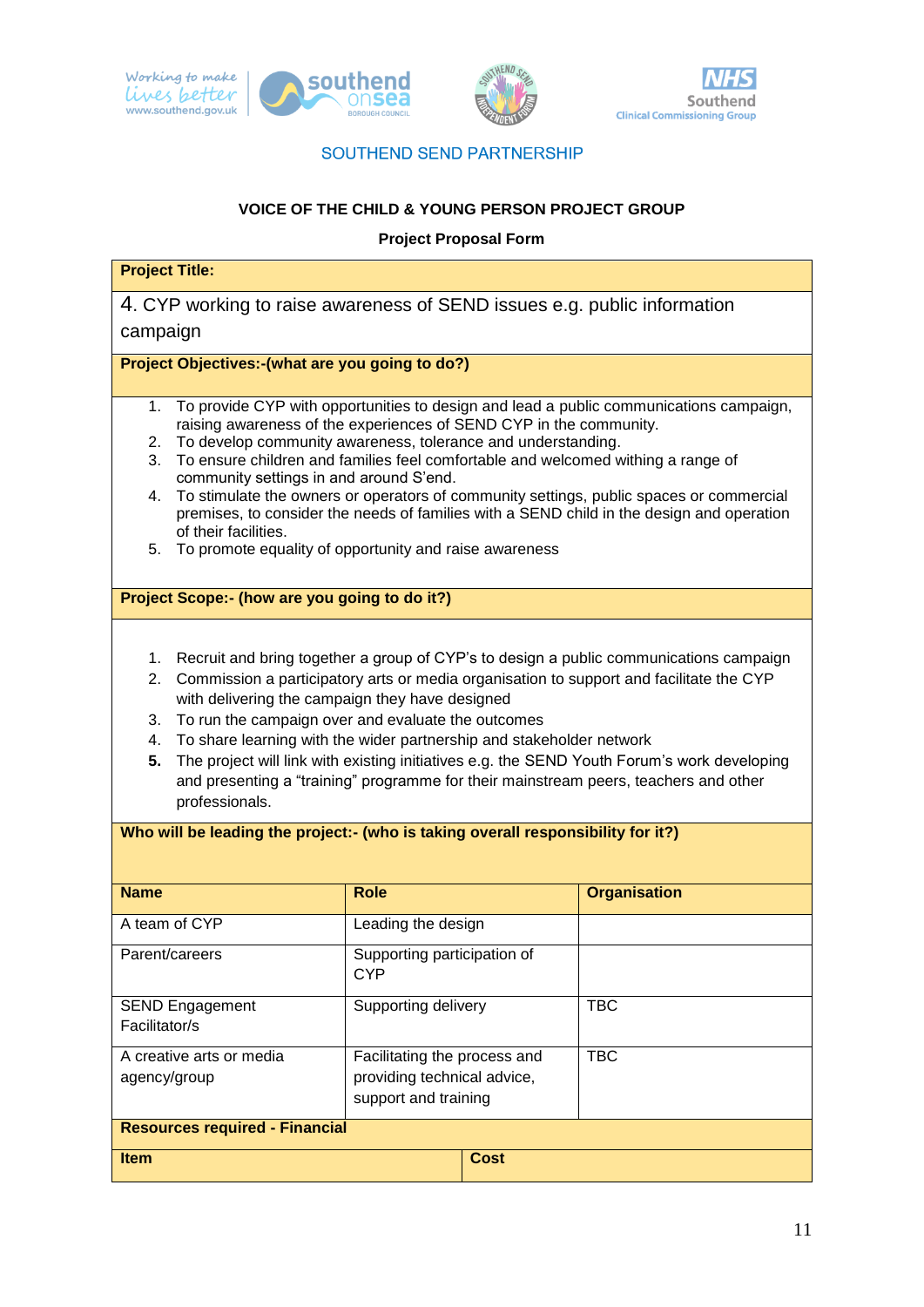





| Resources and materials                                          | £500 p/a                                                                                             |  |
|------------------------------------------------------------------|------------------------------------------------------------------------------------------------------|--|
| <b>SEND Engagement Facilitator/s</b>                             | $0.2$ f/t/e £TBC                                                                                     |  |
| Creative arts or media agency/group                              | £8,000 p/a                                                                                           |  |
|                                                                  | <b>Total excluding staff member - £8,500</b>                                                         |  |
| <b>Resources required - Other</b>                                |                                                                                                      |  |
| <b>What/Who</b>                                                  | <b>Commitment/Input</b>                                                                              |  |
| Staff time                                                       | Meeting and working with CYP as part of the<br>governance of the SEND Strategic Partnership<br>Board |  |
| Venues and accommodation                                         | Provided by SBC and/or partners e.g. Family<br>Centres, etc.                                         |  |
| Parent/careers                                                   | Supporting participation of CYP                                                                      |  |
| Outcomes – (what do you want to test/change through the project) |                                                                                                      |  |

Southend-on-Sea will become a locality which increasingly understanding, aware and welcoming of children and young people with SEND.

Children and families will feel more included in community life and welcomed by local businesses, venues and community facilities.

Children and families will gain more opportunities.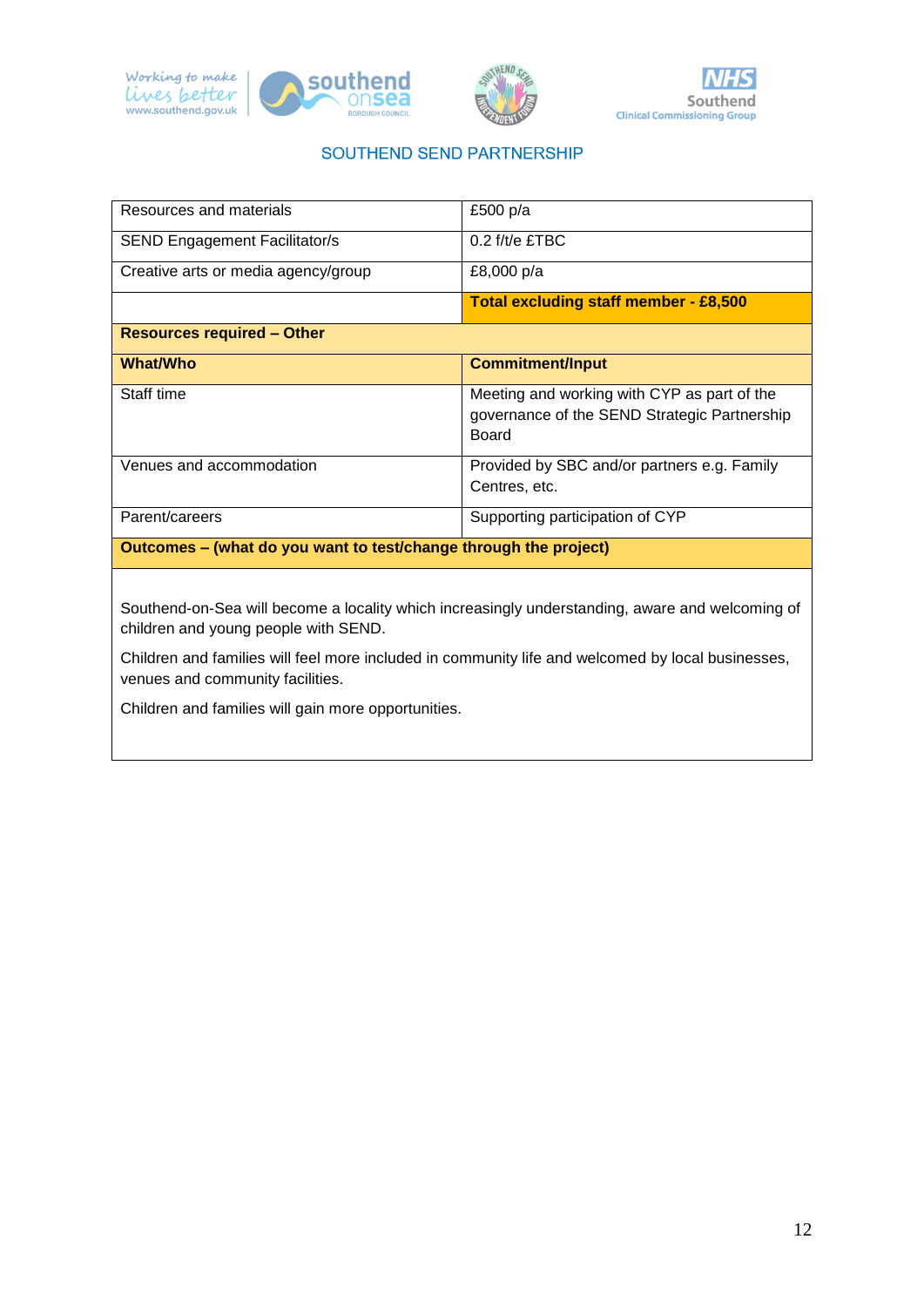

#### **VOICE OF THE CHILD & YOUNG PERSON PROJECT GROUP**

#### **Project Proposal Form**

## **Project Title:**

5. Developing opportunities for employment and supported employment of CYP in the SEND sector

**Project Objectives:-(what are you going to do?)**

- 1. Develop a cohort of local businesses and Organisations who will provide the following for young people with SEND:
	- Work Placements
	- Work Experience
	- Volunteering Opportunities which increase skills and confidence
	- Paid employment
	- Work Place visits
	- Mock interviews

#### **Project Scope:- (how are you going to do it?)**

- 1. Work with the Council's SEN Preparing for Adulthood Team and Economic Regeneration Team to develop relationships (already underway)
- 2. Secure Pledges from businesses and Organisations for the above (already underway).
- 3. Promote Opportunities to young people and their families to help raise aspirations.
- 4. Identify gaps between the aspirations of young people and available opportunities, with a view to develop ways of filling gaps.
- 5. Hold a Conference for parents, young people showcasing what opportunities there are and to encourage local businesses to recognise potential.
- 6. Use the Preparing for Adulthood Task and Finish Group (made up of LORG members and key stakeholders) as the conduit to take this work forward.

#### **Who will be leading the project:- (who is taking overall responsibility for it?)**

| <b>Name</b>                           | <b>Role</b>                               | <b>Organisation</b> |  |
|---------------------------------------|-------------------------------------------|---------------------|--|
| Hyla Grimwade                         | Senior Economic Development<br>Officer    | <b>SBC</b>          |  |
| Margaret Wall                         | Preparing for Adulthood Team<br>Leader    | <b>SBC</b>          |  |
| Philomena Johnson/Jody<br>Hardy       | Vice Chair/Management<br>Committee member | <b>SSIF</b>         |  |
| <b>Resources required - Financial</b> |                                           |                     |  |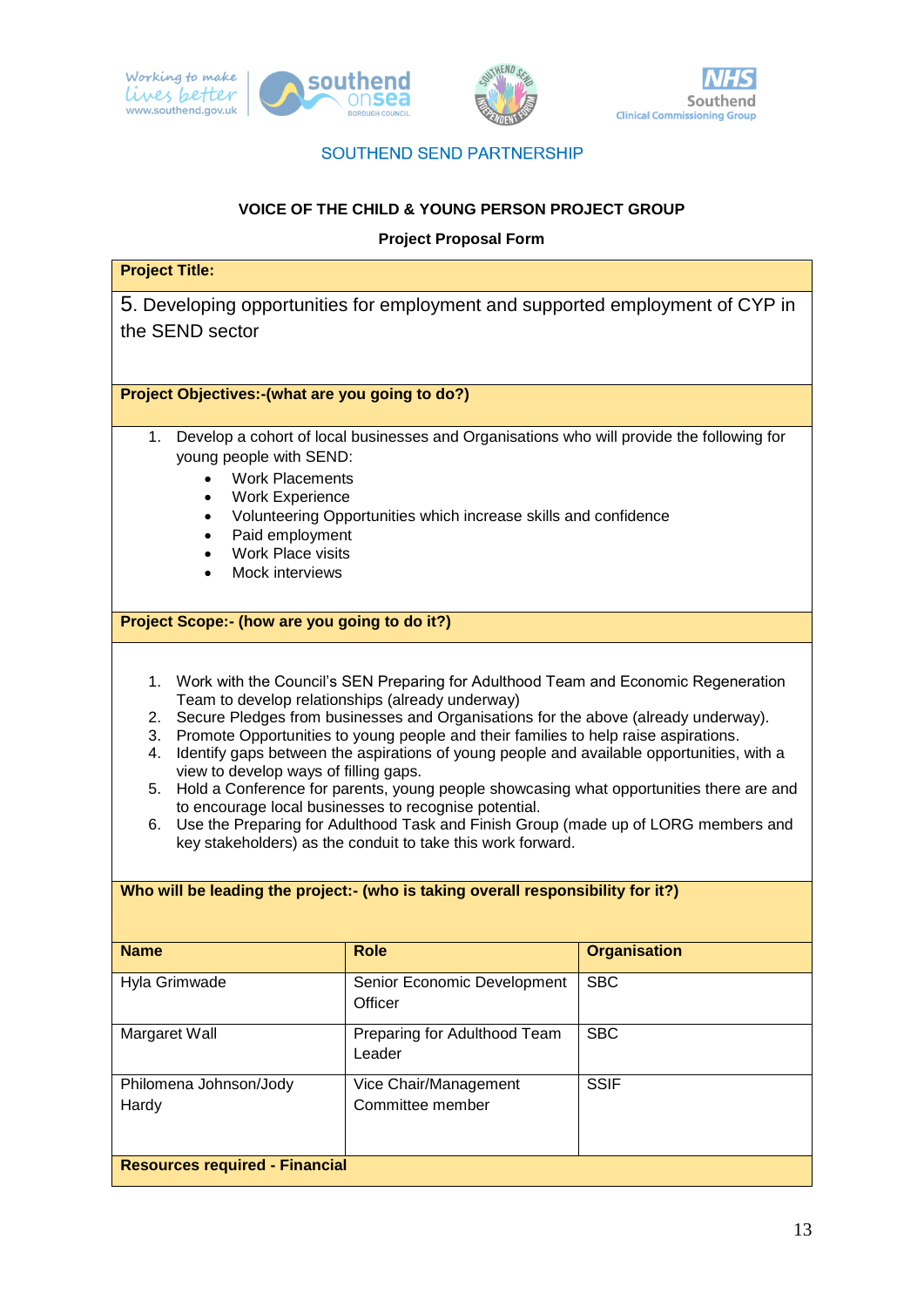







| <b>Item</b>                                                                                                                                                                                                                                                                                                                                                                                                                                                                                                                                                                                                                                                                                                                                                                                                                                                              | <b>Cost</b>                                                  |  |  |
|--------------------------------------------------------------------------------------------------------------------------------------------------------------------------------------------------------------------------------------------------------------------------------------------------------------------------------------------------------------------------------------------------------------------------------------------------------------------------------------------------------------------------------------------------------------------------------------------------------------------------------------------------------------------------------------------------------------------------------------------------------------------------------------------------------------------------------------------------------------------------|--------------------------------------------------------------|--|--|
|                                                                                                                                                                                                                                                                                                                                                                                                                                                                                                                                                                                                                                                                                                                                                                                                                                                                          |                                                              |  |  |
| Publicity - design and printing, etc.                                                                                                                                                                                                                                                                                                                                                                                                                                                                                                                                                                                                                                                                                                                                                                                                                                    | £600                                                         |  |  |
| Venue Hire, travel and refreshments, etc.                                                                                                                                                                                                                                                                                                                                                                                                                                                                                                                                                                                                                                                                                                                                                                                                                                | £500                                                         |  |  |
| Travel and expenses for volunteering, work                                                                                                                                                                                                                                                                                                                                                                                                                                                                                                                                                                                                                                                                                                                                                                                                                               | £1,100                                                       |  |  |
| placements and workplace visits                                                                                                                                                                                                                                                                                                                                                                                                                                                                                                                                                                                                                                                                                                                                                                                                                                          |                                                              |  |  |
|                                                                                                                                                                                                                                                                                                                                                                                                                                                                                                                                                                                                                                                                                                                                                                                                                                                                          | <b>Total: £2,200</b>                                         |  |  |
| <b>Resources required - Other</b>                                                                                                                                                                                                                                                                                                                                                                                                                                                                                                                                                                                                                                                                                                                                                                                                                                        |                                                              |  |  |
| <b>What/Who</b>                                                                                                                                                                                                                                                                                                                                                                                                                                                                                                                                                                                                                                                                                                                                                                                                                                                          | <b>Commitment/Input</b>                                      |  |  |
| <b>DWP</b>                                                                                                                                                                                                                                                                                                                                                                                                                                                                                                                                                                                                                                                                                                                                                                                                                                                               |                                                              |  |  |
| <b>SBC</b>                                                                                                                                                                                                                                                                                                                                                                                                                                                                                                                                                                                                                                                                                                                                                                                                                                                               |                                                              |  |  |
| Local Employers                                                                                                                                                                                                                                                                                                                                                                                                                                                                                                                                                                                                                                                                                                                                                                                                                                                          |                                                              |  |  |
| <b>FE Colleges</b>                                                                                                                                                                                                                                                                                                                                                                                                                                                                                                                                                                                                                                                                                                                                                                                                                                                       | Practical support for the project design and<br>mobilisation |  |  |
| Secondary/Special Schools                                                                                                                                                                                                                                                                                                                                                                                                                                                                                                                                                                                                                                                                                                                                                                                                                                                |                                                              |  |  |
| <b>VCS Training Providers</b>                                                                                                                                                                                                                                                                                                                                                                                                                                                                                                                                                                                                                                                                                                                                                                                                                                            |                                                              |  |  |
| Outcomes - (what do you want to test/change through the project)                                                                                                                                                                                                                                                                                                                                                                                                                                                                                                                                                                                                                                                                                                                                                                                                         |                                                              |  |  |
| Change perception of young people with SEND and the benefits they bring to a<br>workplace/role. This will include using both young people and businesses who currently<br>employ them to help promote their successes.<br>Raise aspirations of young people and parents to help them gain an overview of the type of<br>opportunities that are available.<br>Increase the number of young people that gain paid employment with SBC and other local<br>businesses/organisations<br>Increase the number of volunteering and work placement opportunities for young people<br>within SBC and other organisations/businesses<br>Increase the number of Support Internship places available and support local Post 16<br>providers to link to these.<br>Support SBC's new Equality and Diversity Strategy by ensuring young people with<br>additional needs are given access |                                                              |  |  |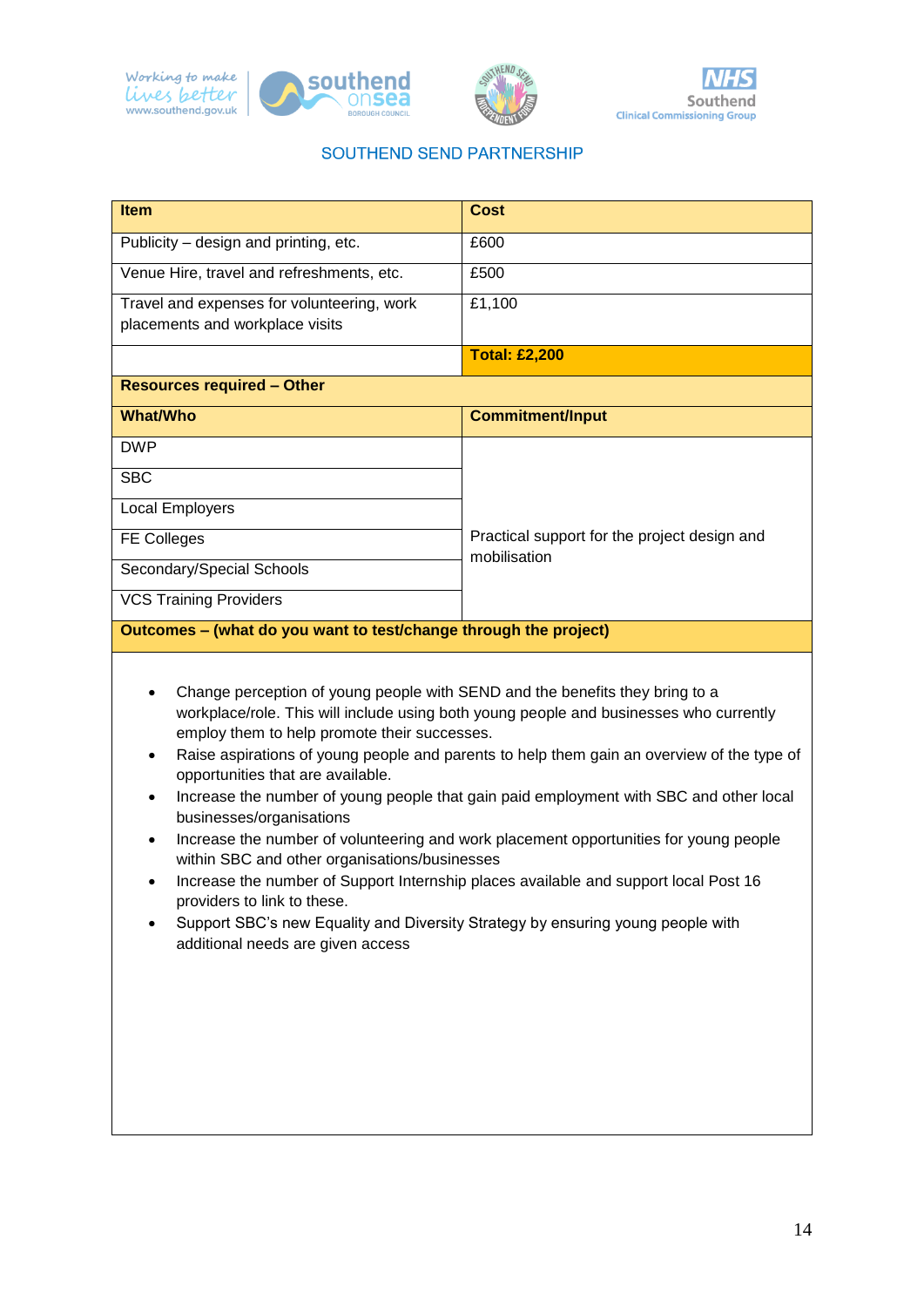

## **VOICE OF THE CHILD & YOUNG PERSON PROJECT GROUP**

## **Project Proposal Form**

| <b>Project Title:</b>                                                                                                                                                                                                                                                                                                                                                                                                                                                                                                                                                                                                                                                                                                                                                                                                                                                                |                                           |                     |  |
|--------------------------------------------------------------------------------------------------------------------------------------------------------------------------------------------------------------------------------------------------------------------------------------------------------------------------------------------------------------------------------------------------------------------------------------------------------------------------------------------------------------------------------------------------------------------------------------------------------------------------------------------------------------------------------------------------------------------------------------------------------------------------------------------------------------------------------------------------------------------------------------|-------------------------------------------|---------------------|--|
| 6. Supporting access to services by CYP with physical and sensory disabilities (i.e.<br>not learning disabilities/difficulties) recognising their needs are different and may<br>not be captured in broader LD work/initiatives                                                                                                                                                                                                                                                                                                                                                                                                                                                                                                                                                                                                                                                      |                                           |                     |  |
| Project Objectives:- (what are you going to do?)                                                                                                                                                                                                                                                                                                                                                                                                                                                                                                                                                                                                                                                                                                                                                                                                                                     |                                           |                     |  |
| Recognising that children and young people with physical and sensory disabilities may<br>1.<br>approach engagement differently to other CYP with SEND, this project will explore<br>opportunities for developing voice and engagement activities which are more appropriately<br>pitched / targeted.<br>2. Ensure children with physical and sensory disabilities are more visible in the SEND agenda<br>and contributing their views and ideas about strategy and policy formation, service design<br>and delivery.<br>3. Explore the specific aspirations, dreams and ambitions of children and young people with<br>physical and sensory disabilities.<br>4. Ensure system leaders and service providers are aware of the unique experiences of<br>children and young people with physical and sensory disabilities and are considering these<br>in the development of SEND work. |                                           |                     |  |
| Project Scope:- (how are you going to do it?)                                                                                                                                                                                                                                                                                                                                                                                                                                                                                                                                                                                                                                                                                                                                                                                                                                        |                                           |                     |  |
| Engage with Specialist Teams supporting children with disabilities including sensory<br>1.<br>disabilities.<br>Identify existing projects and opportunities which re engaging children and young people<br>5.<br>with physical and sensory disabilities.<br>Identify models of good practice from other areas which can be adapted to Southend.<br>2.<br>Work with children and young people with physical and sensory disabilities to identify the<br>6.<br>particular approach which we might adopt to engaging them in SEND work and how they<br>might want to contribute their ideas.<br>Support children and young people in developing engagement activities which they have<br>7.<br>identified.                                                                                                                                                                              |                                           |                     |  |
| Who will be leading the project:- (who is taking overall responsibility for it?)                                                                                                                                                                                                                                                                                                                                                                                                                                                                                                                                                                                                                                                                                                                                                                                                     |                                           |                     |  |
| <b>Name</b>                                                                                                                                                                                                                                                                                                                                                                                                                                                                                                                                                                                                                                                                                                                                                                                                                                                                          | <b>Role</b>                               | <b>Organisation</b> |  |
| A team of CYP                                                                                                                                                                                                                                                                                                                                                                                                                                                                                                                                                                                                                                                                                                                                                                                                                                                                        | Leading the design                        |                     |  |
| Parent/careers                                                                                                                                                                                                                                                                                                                                                                                                                                                                                                                                                                                                                                                                                                                                                                                                                                                                       | Supporting participation of<br><b>CYP</b> |                     |  |
| <b>SEND Engagement</b><br>Facilitator/s                                                                                                                                                                                                                                                                                                                                                                                                                                                                                                                                                                                                                                                                                                                                                                                                                                              | Supporting delivery                       | <b>TBC</b>          |  |
| <b>Resources required - Financial</b>                                                                                                                                                                                                                                                                                                                                                                                                                                                                                                                                                                                                                                                                                                                                                                                                                                                |                                           |                     |  |